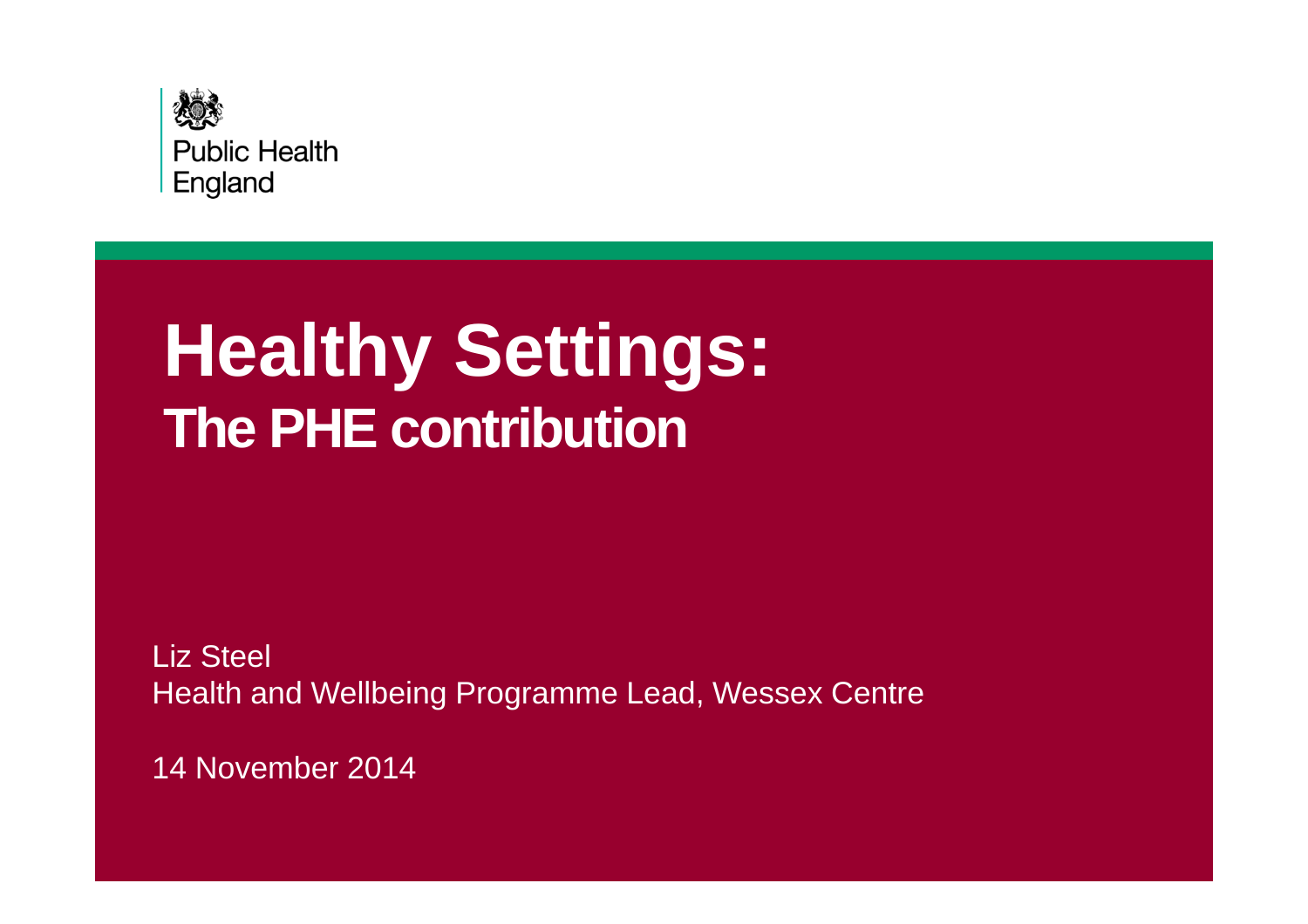

# Why "Place" matters

Our health is determined by…

- •who we are
- what we do•
- where we live •

In 2011, 5.4 million homes (24%) were non-decent

Pedestrian-friendly neighbourhoods

Car dependent areas record:

- 1.4 vs. 4.8 d.p.w. walk for •transportation
- 21% vs. 10% incidence of high BP•
- •18% vs 8% incidence of obesity



A UBC Health & Community Design Lab Report September 2014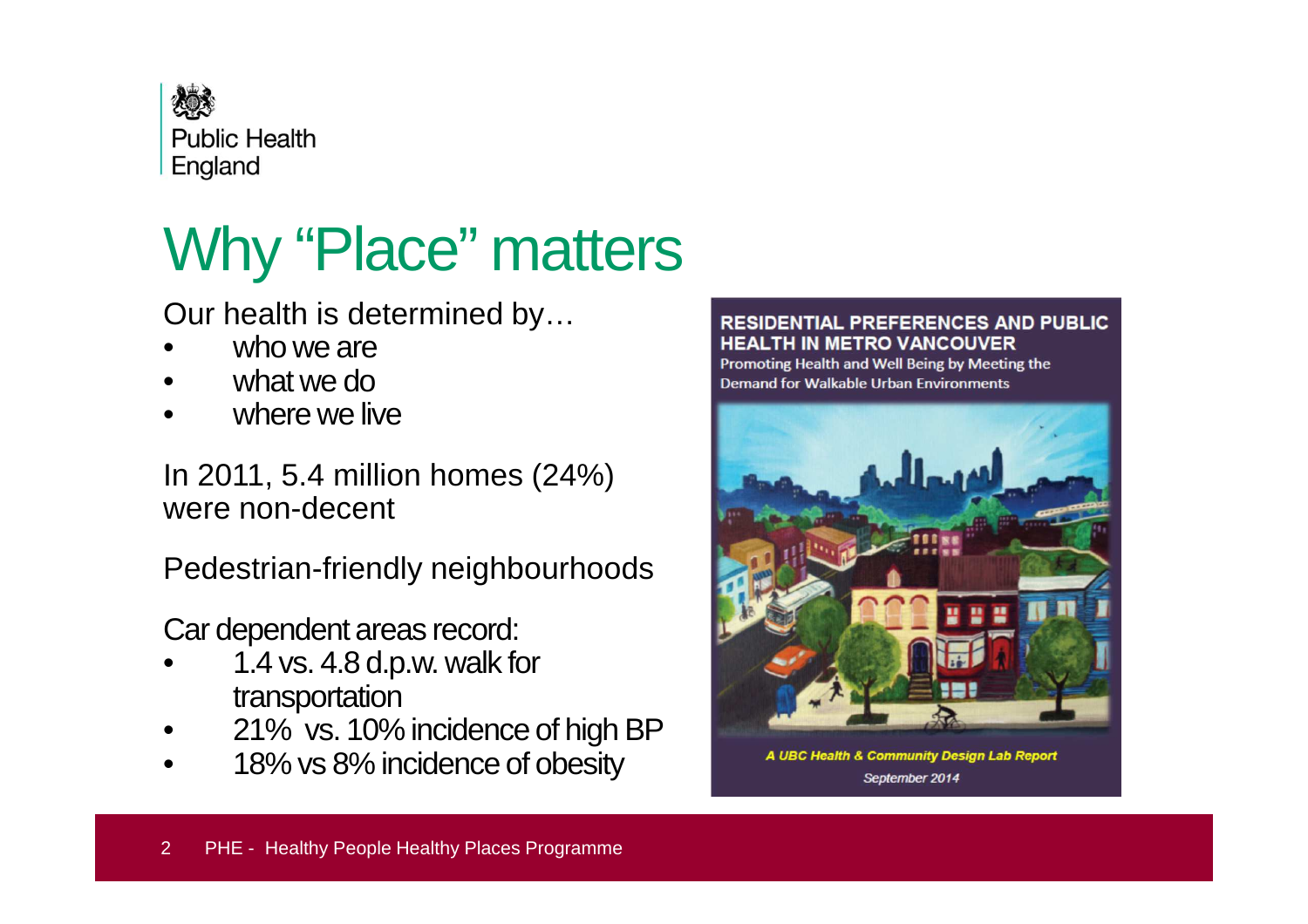

# **Healthy People, Healthy Places Programme (HPHP)**

## **Vision Statement:**

A future where everyone, wherever they live, is able to live, work and play in a place that **promotes health and wellbeing,**sustains the development of **supportive and active communities** and helps **reduce health inequalities.** 

In short, "Healthy places to grow up and grow old in".

### **Key Aim for the year:**

• Almost all local public health teams are engaged in spatial planning and health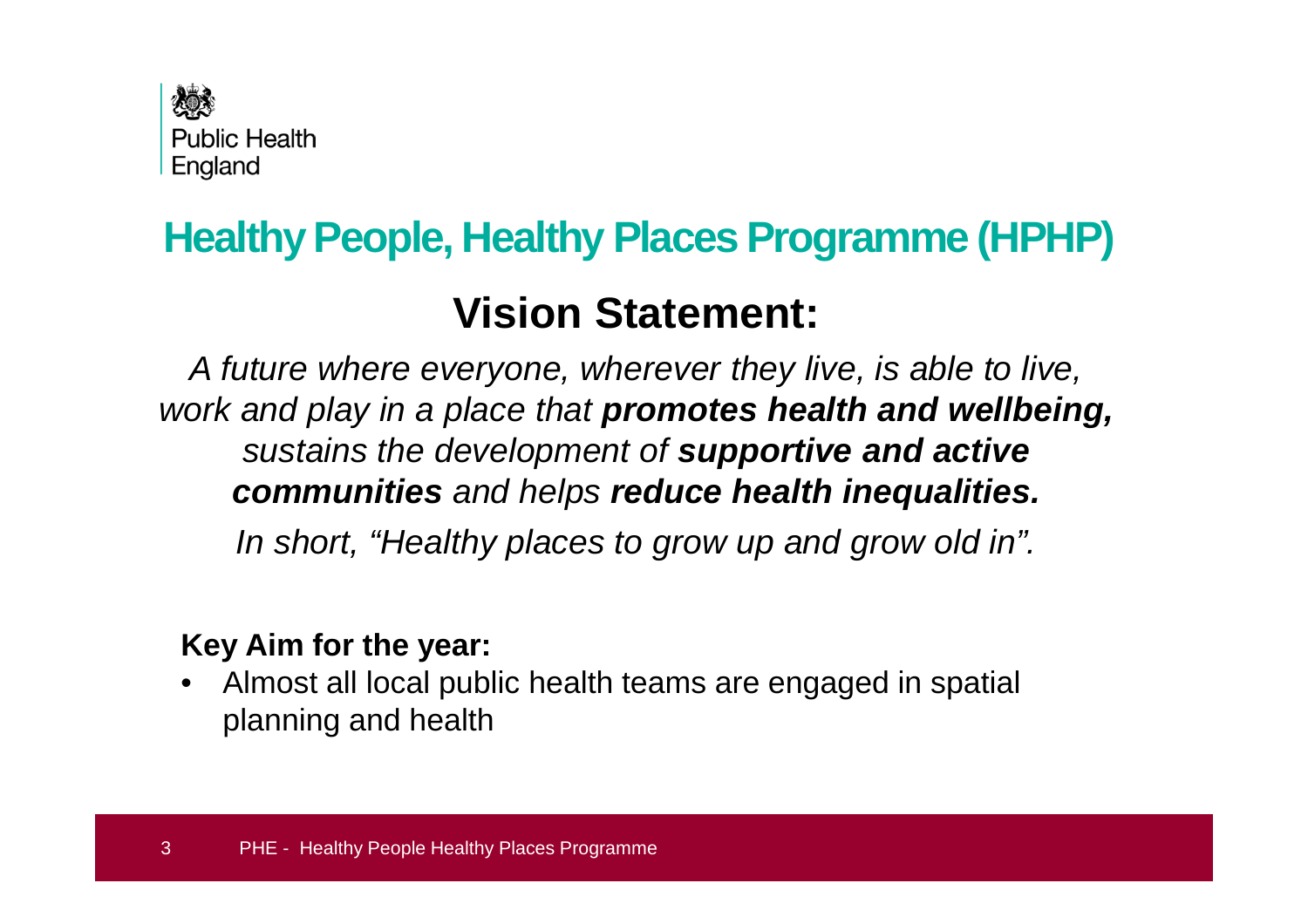

## PHE's support to place-based public health

People's health and wellbeingis shaped by:

- •Green spaces
- •Transport & active travel
- •Homes and streets
- •Neighbourhoods
- •**Workplaces**

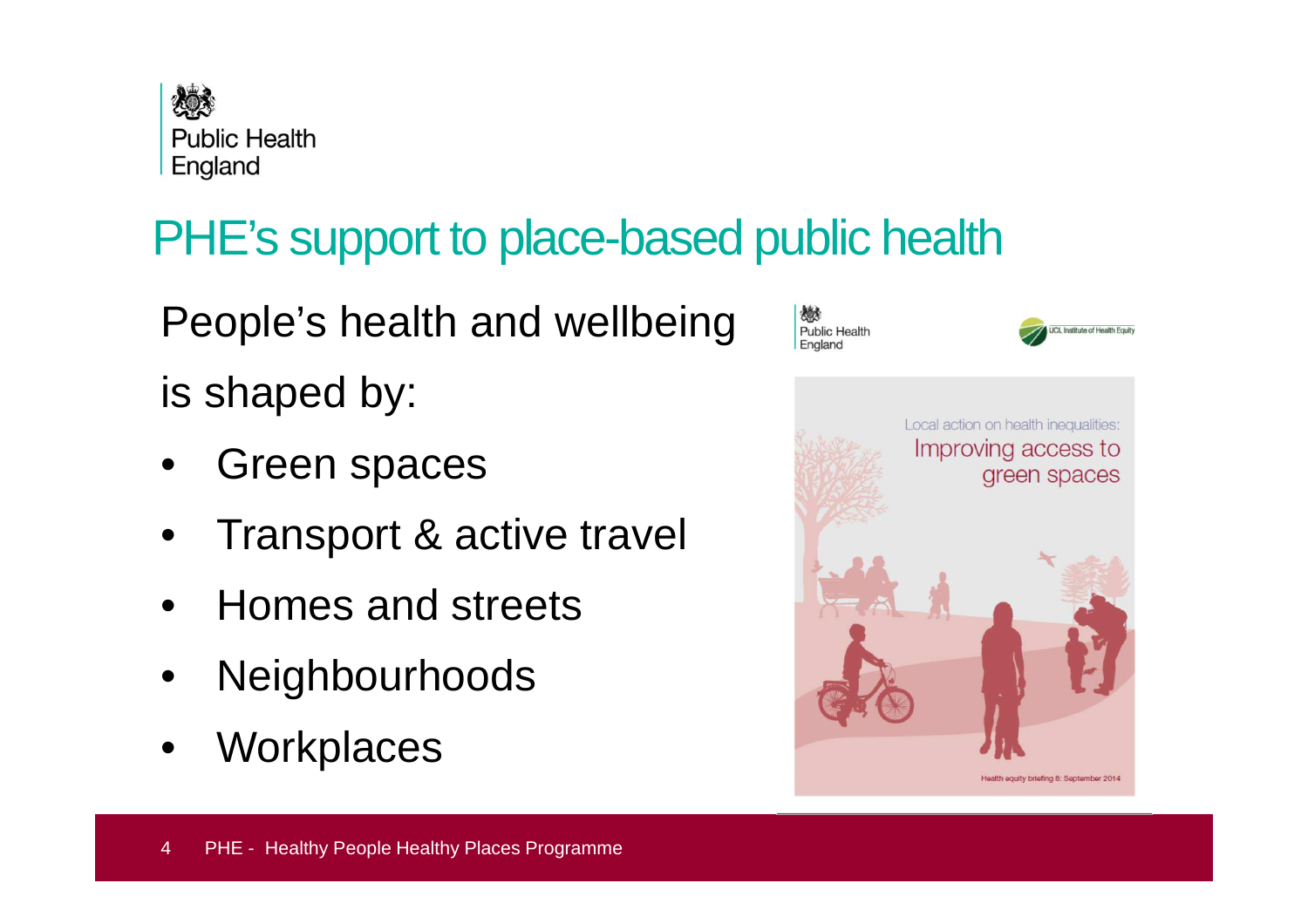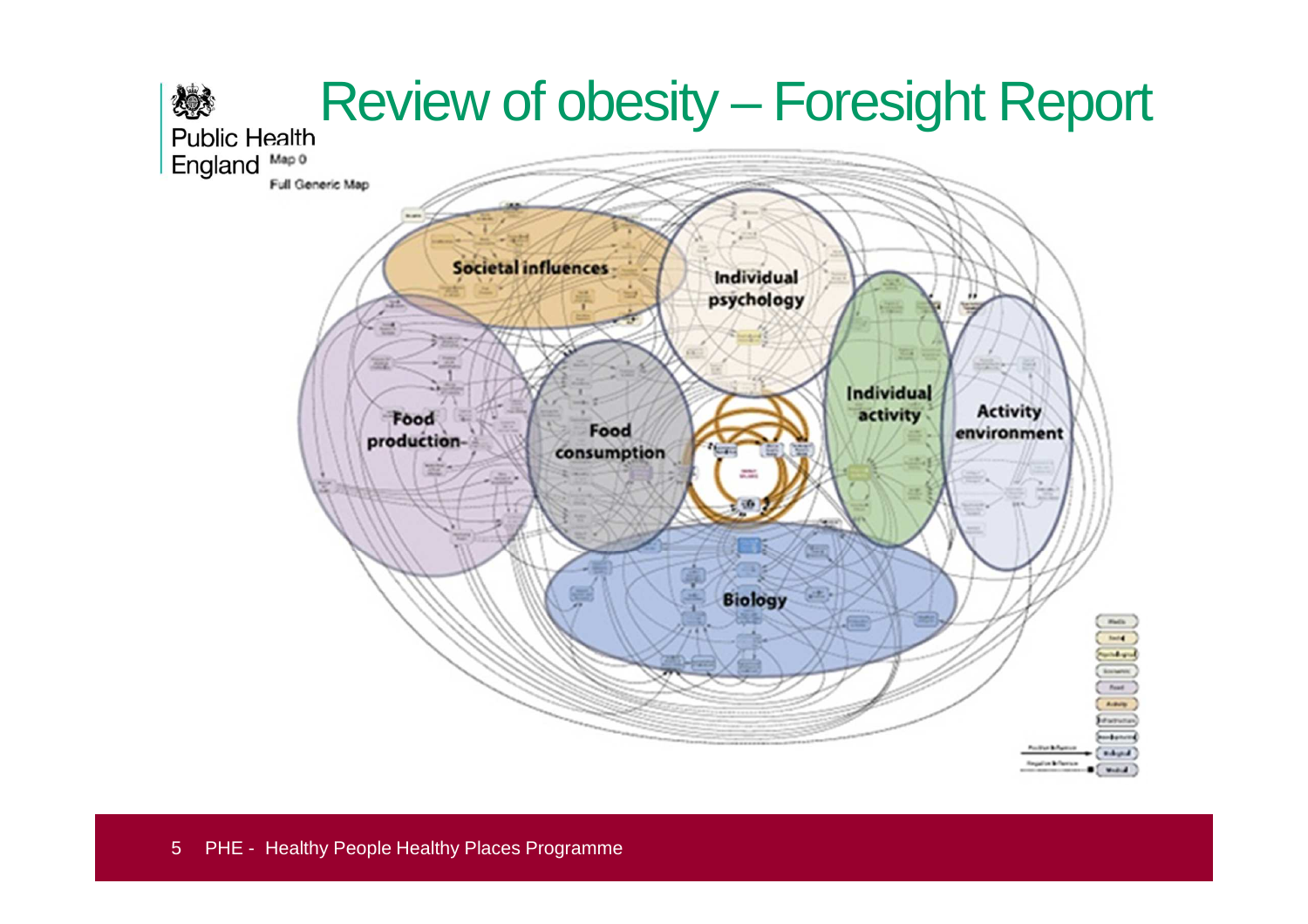

## **Healthy People Healthy Place Programme 2014-15**

- • **Leadership and advocacy**:
	- Cross government / association working
- $\bullet$  **Building networks and partnerships:** 
	- Support LAs / local networks
	- Training seminars and group facilitation
- $\bullet$  **Building the evidence**:
	- Briefings and webinars
	- Health Impact Assessment Gateway
- $\bullet$  **Capacity building**:
	- Sector-led briefings on NPPF/NPPG

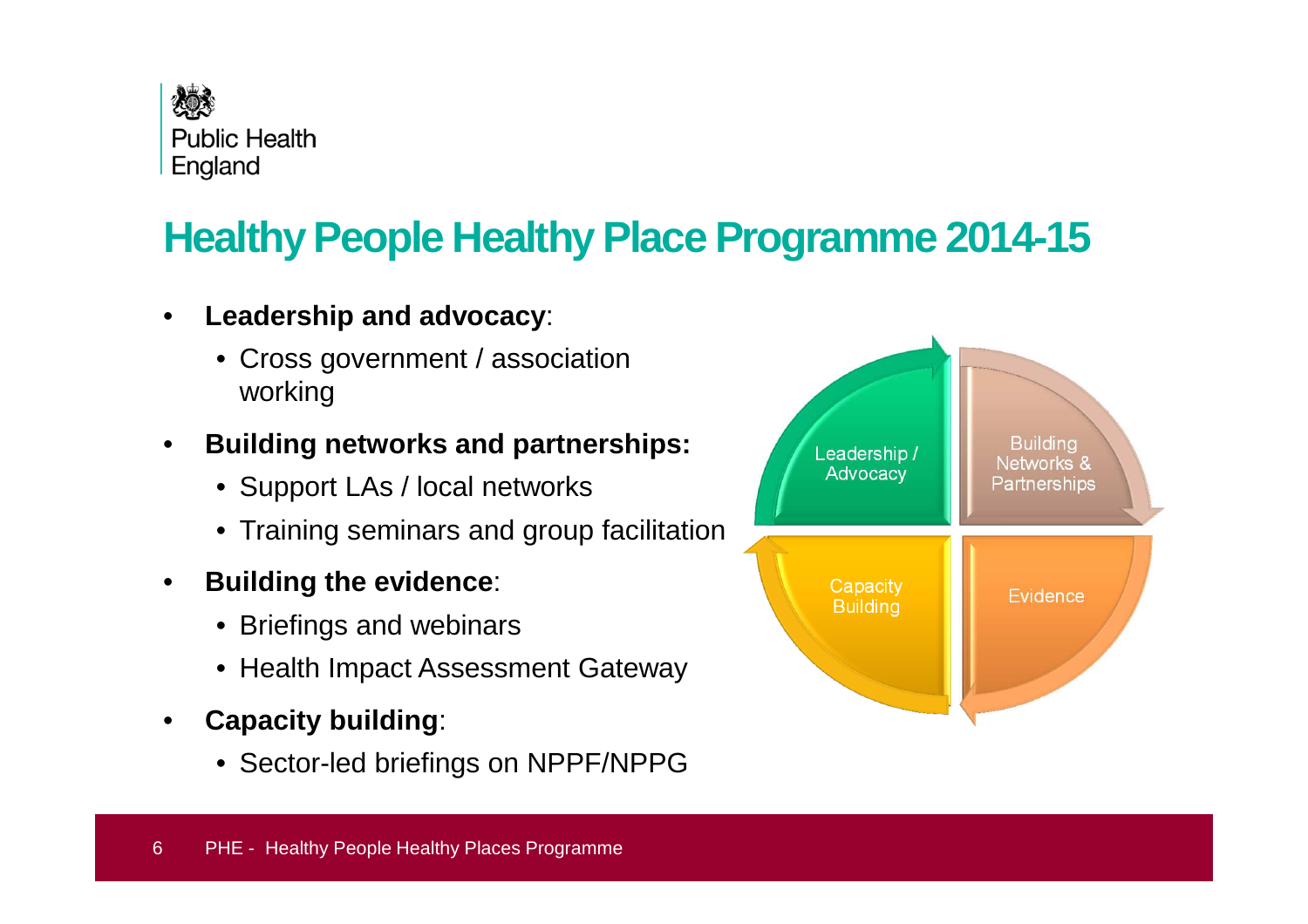

# Public Health<br>England **Health and Place**









Healthy people, healthy places briefing Obesity and the environment: regulating the growth of fast food outlets



### **Walking & Cycling for Transport**

How promoting active travel can help meet the physical activity challenge

### Evidence Brief, March 2013

www.cedar.ksh.cam.ac.uk

Editionize also supposels that people who walk or cycl

for transport tend to be more physically active overall.

In the Konnect study, Sahirped et al (2013) showed that

adults whose active fravel increased over the course of

a year reported about two hours more physical activity

per week on average, whereas those whose active baves

Active travel has been shown to be associated with better

health outcomes. Comparing states and other across the

USA with different levels of active travel to work, Pucher

et al (2010) found that the higher the proportion of adults

who walked or cycled to work, the lower the prevalence

Economical dudes Edowing Individuals through

outcomes. A systematic review by Harner and Chida

(2008) concluded that active commuting contered

outcomes in studies with 5-30 year follow-up periods.

around a 10% reduction in mit of cardiovascular

time also suggest that active travel leach to better health

decreased reported about two hours less.

Health benefits of active travel

of distants.

It is well established that many people are not spending enough time being physically active and that this can contribute to serious health problems. Given the time people spend travelling to work and other destinations, encouraging active travel is a promising way of meeting this challenge. It also has the potential to deliver environmental and economic benefits.

### The burden of physical inactivity

We know that a lack of cityrical activity is harmful. contribution to an increased risk of disturbs. cardiovascular disease and cancer, listed figures show. that physical inactivity accounts for an extimated (Ms of premature montality, or more than 5.3 million of the 57 million deaths that occurred worldwide in 2008.

UK recommendations advise at least 150 minutes of moderate intensity aerotic activity every week for adults. Many do not achieve this, and people also tend to overestrivate their level of physical activity. Physical activity questionnaires show APA of men and 28% of women in England achieving recommended levels. HOwever, objective accelerometer data suppert that only 6% of men and 4% of women achieve recommended **Senato** 

### Exploiting the opportunity of active travel

Being physically active can be time consuming. However, the average journey to and from work takes 20 minutes each way. Many commuters could meet recommended activity levels if they walked or cycled for at least part of their journeys.

In the Commuting and Health in Cambridge study. Partier et al (2013) showed that commuters who include waiking or cycling as part of their car journeys reported an average of 12 minutes waiking or 17 minutes cycling to and from work per day.

### **Brief** in brief

- Physical inactivity causes an estimated Ws of premature mortality, or more than 5.3 million of the 57 million deaths that occurred worldwide in 2008.
- Most adults do not meet the recommended 150-minutes of physical activity each week, and people tend to overestimate how much activity they under take.
- The average journey to work is 28 minutes each way, and spending more of this time in active travel is likely to increase overall physical activity levels.
- Active travel can reduce the risk of chronic disease, as well as having a positive environmental and economic **Impact**

### CAMBRIDGE **LEV** for some

Page 1 of 3

March 2014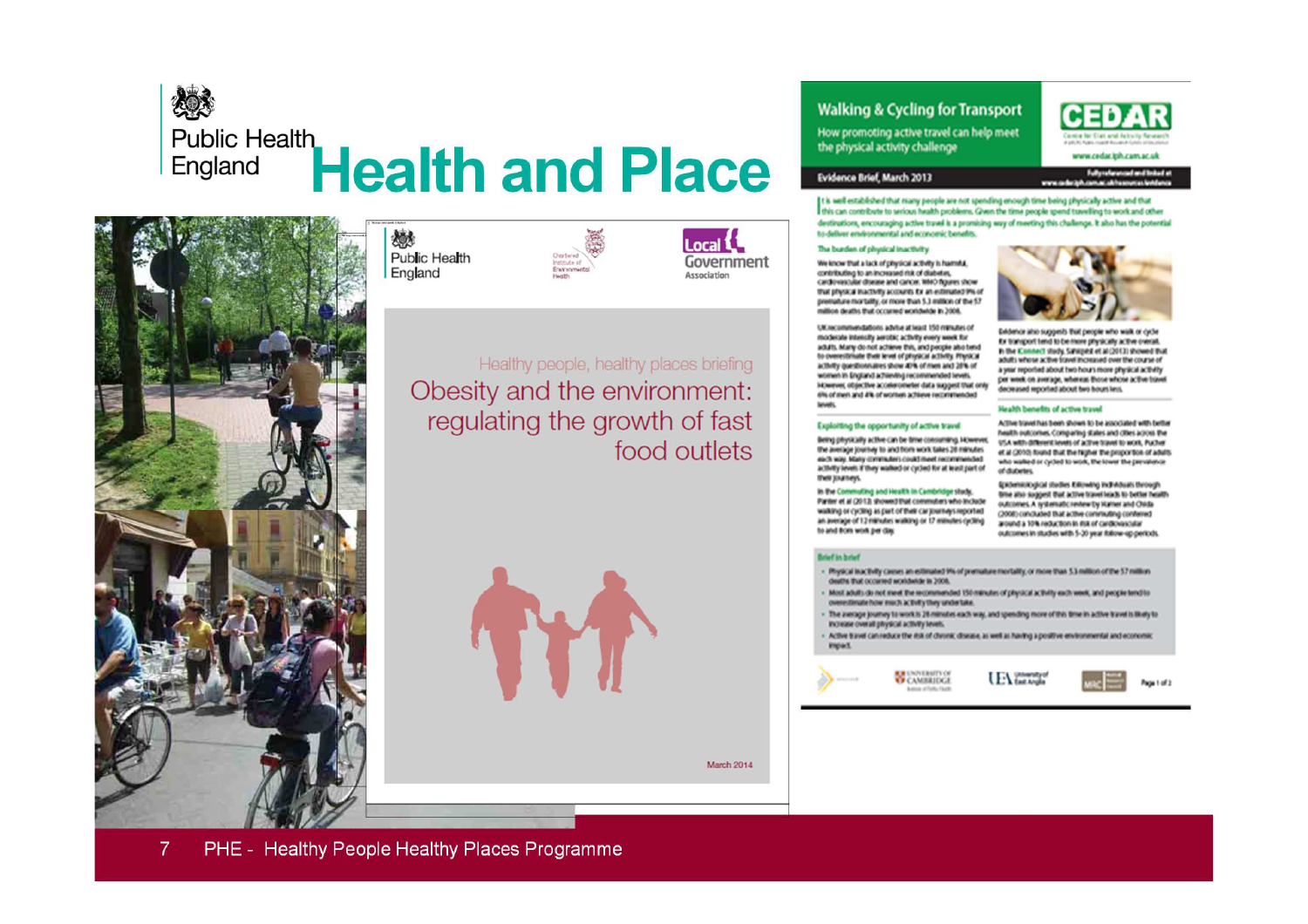

## PHE offer - practical products and services

- South East KIT
- Health impact assessment support
- Events, workshops, webinars
- Sector led briefings
- Mapping topics to place
- Forum for discussion / sharing



reuniting health with planning healthier homes, healthier communities



How planning and public health practitioners can work together to implement health and planning retorms in England

**Ross**, with Michael Cho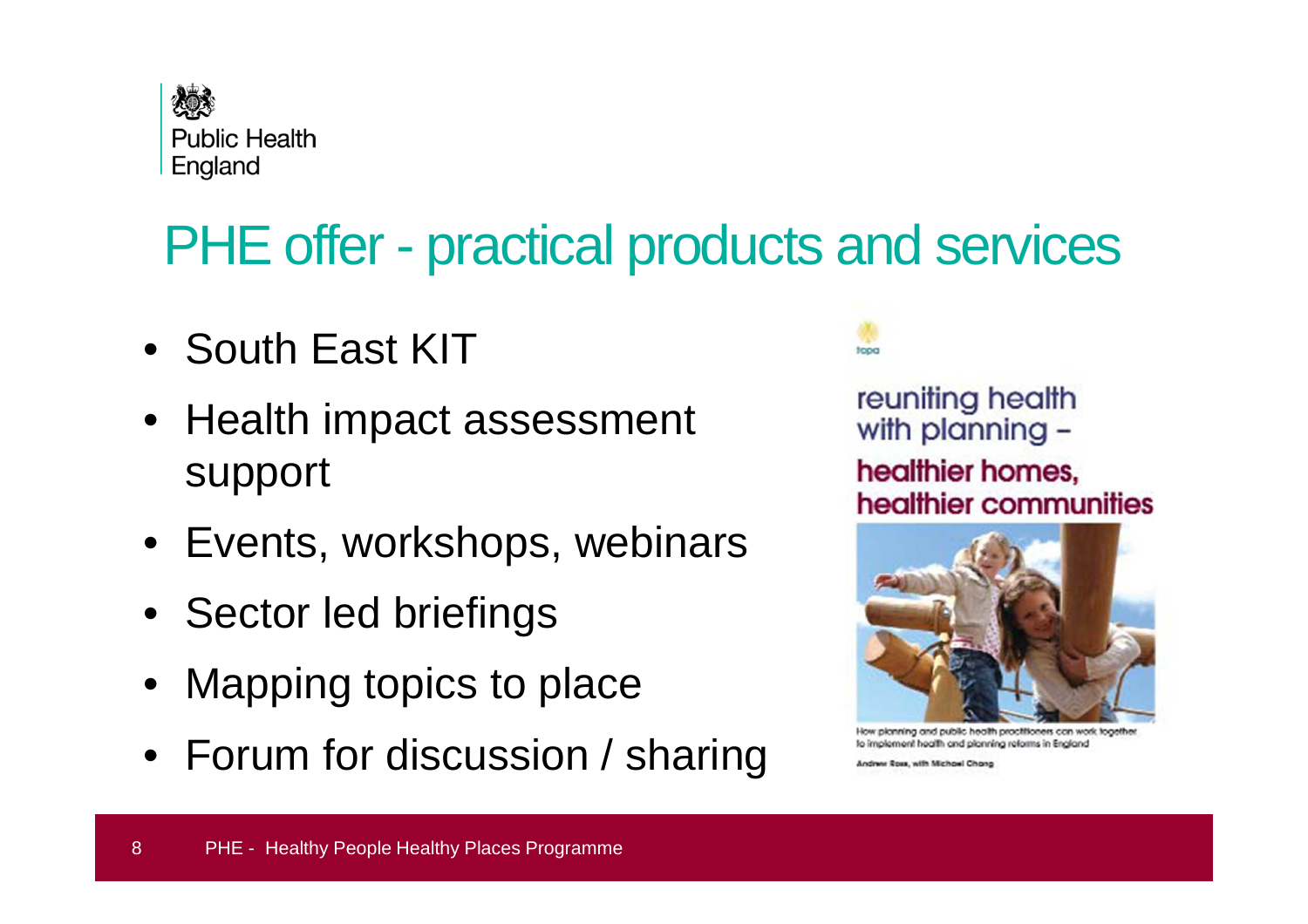

## PHOF Indicators intrinsically linked to "place"

- •Utilisation of outdoor space for exercise/health reasons
- •Rate of people Killed or SI on the roads, all ages, per 100,000 resident population
- •The percentage of the population exposed to road, rail and air transport noise of 65 dB(A) or more,
- •The percentage of the population exposed to road, rail and air transport noise of 55 dB(A) or more,
- •Fuel poverty
- •Adults with a learning disability who live in stable and appropriate accommodation (person)
- •Adults with a learning disability who live in stable and appropriate accommodation (male)
- •Adults with a learning disability who live in stable and appropriate accommodation (female)
- •% Adults in contact with secondary mental health services who live in stable and appropriate accommodation (person)
- •% Adults in contact with secondary mental health services who live in stable and appropriate accommodation (male)
- •% Adults in contact with secondary mental health services who live in stable and appropriate accommodation (female)•The rate of complaints about noise
- •% of adults aged 65+ who felt very safe or fairly safe walking alone in their local area during the day
- •% of adults aged 65+ who felt very safe or fairly safe walking alone in their local area after dark
- •% of adults aged 65+ who felt very safe or fairly safe alone in their own home at night
- •% of children aged 4-5 classified as overweight or obese
- •% of children aged 10-11 classified as overweight or obese
- •Excess weight in adults
- •Recorded diabetes
- •Alcohol related admissions to hospital
- •Percentage of adults achieving at least 150 minutes of physical activity per week
- •Self-reported wellbeing
- •Fraction of all-cause adult mortality attributable to anthropogenic particulate air pollution
- •Excess Winter Deaths
- •Excess Summer Deaths
- •Injuries due to falls in people 65 and over (person, males, females, 65-79, 80+)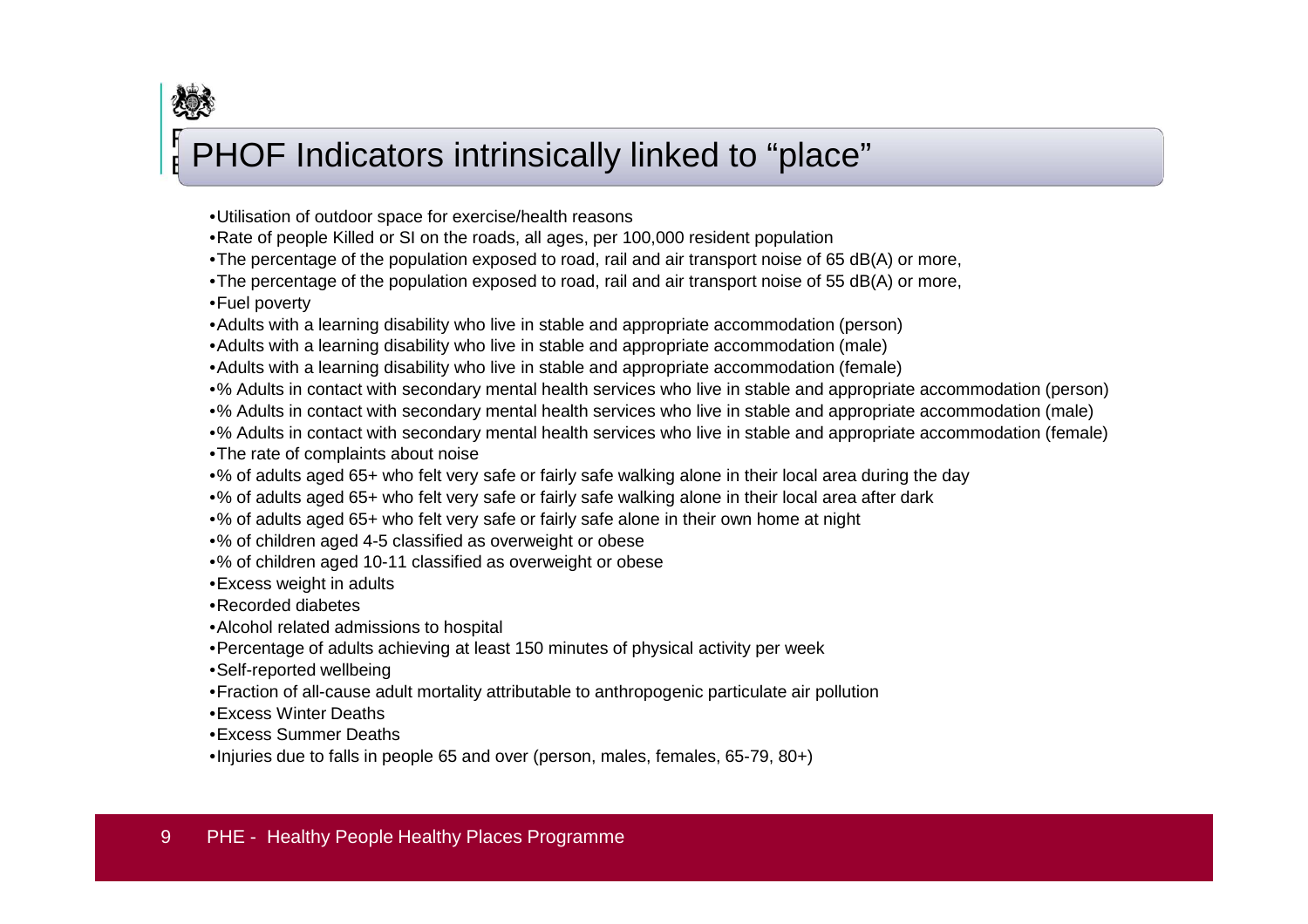

## PHE offer - practical products and services

- South East KIT
- Health impact assessment support
- Events, workshops, webinars
- Sector led briefings
- Mapping topics to place
- Forum for discussion / sharing



reuniting health with planning healthier homes, healthier communities



How planning and public health practitioners can work together to implement health and planning retorms in England

**Ross**, with Michael Cho